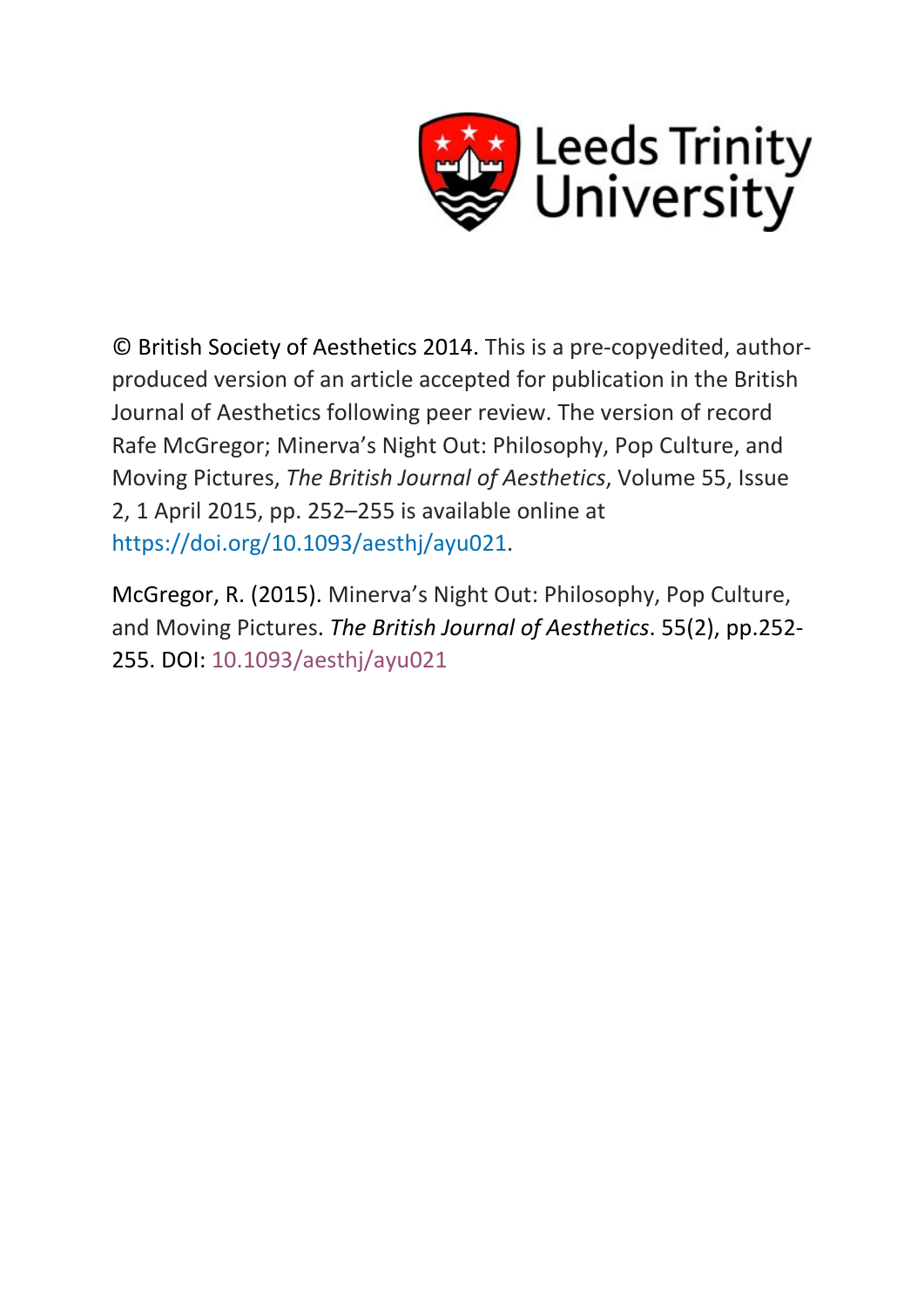## **Minerva's Night Out: Philosophy, Pop Culture, and Moving Pictures** NOËL CARROLL

WILEY-BLACKWELL, 2013, x + 358PP. £16.99 (PBK).

Noël Carroll requires no introduction and his reputation comes courtesy of the quality and quantity of his contributions to analytic aesthetics over a period of thirty years. Where his most recent collection, *Art in Three Dimensions* (Oxford: OUP, 2010), targeted aestheticism, formalism, and artistic autonomy, the focus of *Minerva's Night Out* is broader: the philosophical questions raised by the phenomenon of mass art. Carroll concurs with the traditional classification of the popular arts in general as emotional arousal, charts the relationship between popular and mass art which developed in the twentieth century, and characterises the latter in terms of its intended consumption, i.e. large numbers of people, often separated by great distances. He justifies his choice of subject on the first page of the first paper, "The Ontology of Mass Art" (originally published in *The Journal of Aesthetics and Art Criticism* in 1997): 'mass art, or, if you prefer, mass entertainment, is probably the most common form of aesthetic experience for the largest number of people' (9). The phenomenon is indeed one which philosophers should not ignore, and although the last two decades have seen increased attention paid to popular film, popular music, song, photography, and comics, the mass arts remain under-represented in academic philosophy. As such, *Minerva's Night Out* is a very welcome addition to the literature.

The volume comprises a brief introduction and twenty-one self-contained papers, which span the period 1997 to the present (and includes one new paper scheduled for forthcoming publication elsewhere). There are six sections: The Philosophy of Mass Art, The Philosophy of Motion Pictures, Philosophy and Popular Film, Philosophy and Popular TV, Philosophy on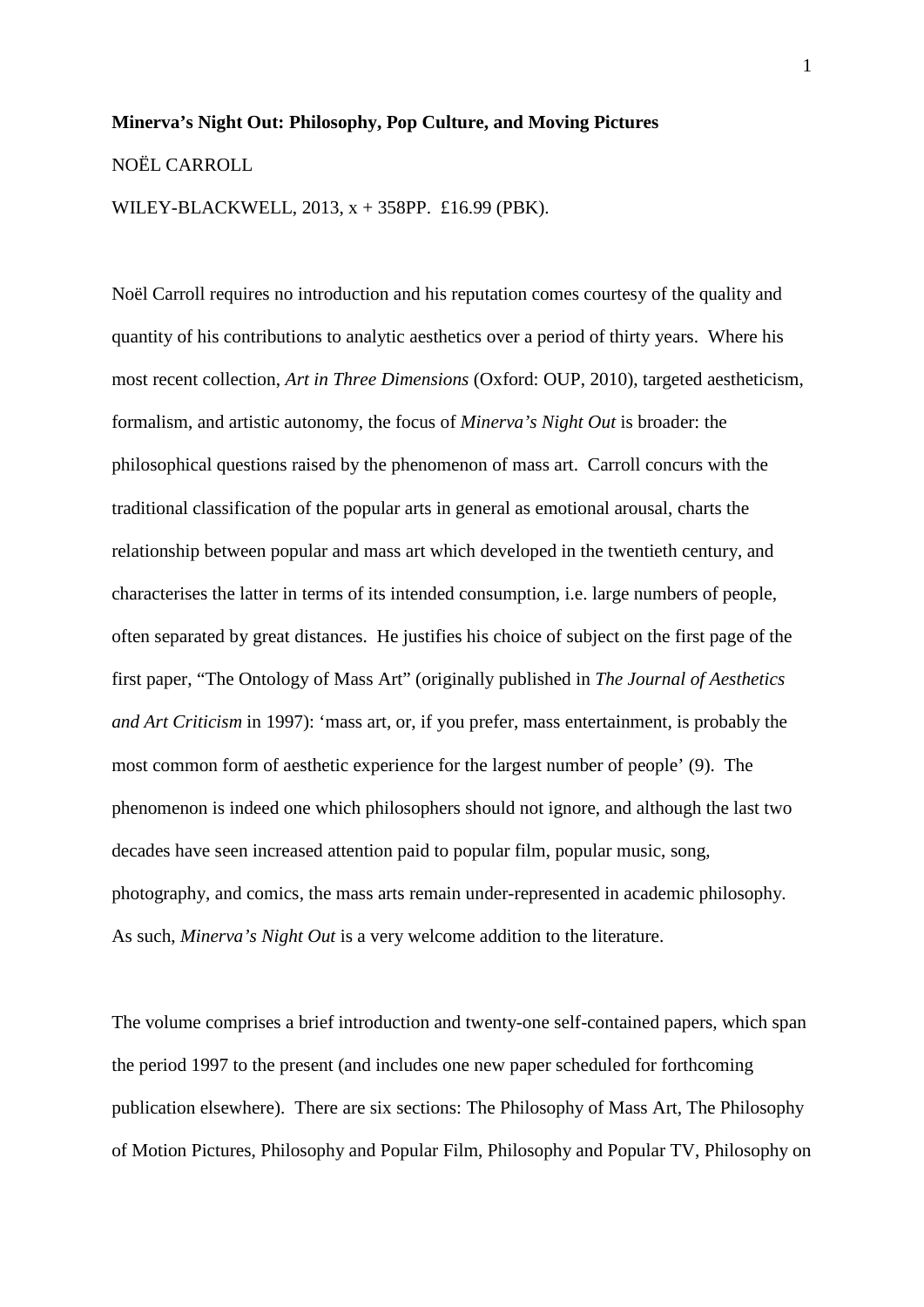Broadway, and Philosophy across Popular Culture. In terms of particular art forms, there are nine papers on film, three on television, and two on theatre. The value of the collection is enhanced by the inclusion of five essays which – appropriately, given the subject matter – were published in popular philosophy anthologies (four by Open Court and the other by Wiley-Blackwell) and may thus have escaped the attention of academic readers. Whether aimed at an academic or non-academic audience, the papers follow a familiarly rigorous format: Carroll first articulates a problem, then surveys two or more solutions to the problem, follows his survey with a critique of the unsatisfactory solution/s, and concludes with a convincing argument for the favoured one. There are several themes which cross the boundaries of both the section divisions and art forms, two of which I found particularly interesting: the relationship between the aesthetic and the moral value of art ("The Ties that Bind: Characters, the Emotions, and Popular Fictions", "Movies, the Moral Emotions, and Sympathy", "Sympathy for Soprano", "Consuming Passion: *Sex and the City*", and "Martin McDonagh's *The Pillowman*, or The Justification of Literature") and the analytic engagement with continental philosophy, in this case psychoanalysis ("Psychoanalysis and the Horror Film" and "The Fear of Fear Itself: The Philosophy of Halloween"). I do not have space to comment on each paper in the collection, so I shall discuss two, one selected from personal interest and the other as a development of Carroll's previous work.

In "Movies, the Moral Emotions, and Sympathy" (first published in *Midwest Studies in Philosophy* in 2010), Carroll examines the link between popular art and emotional arousal on the one hand and film and morality on the other, arguing that 'the moral emotions are one of the important, if not the most important, levers available to moviemakers for recruiting the mass audiences that movies are designed to enlist' (85). Carroll begins by noting that the basic emotions are 'arguably nearly universal' and that an art form which appeals to these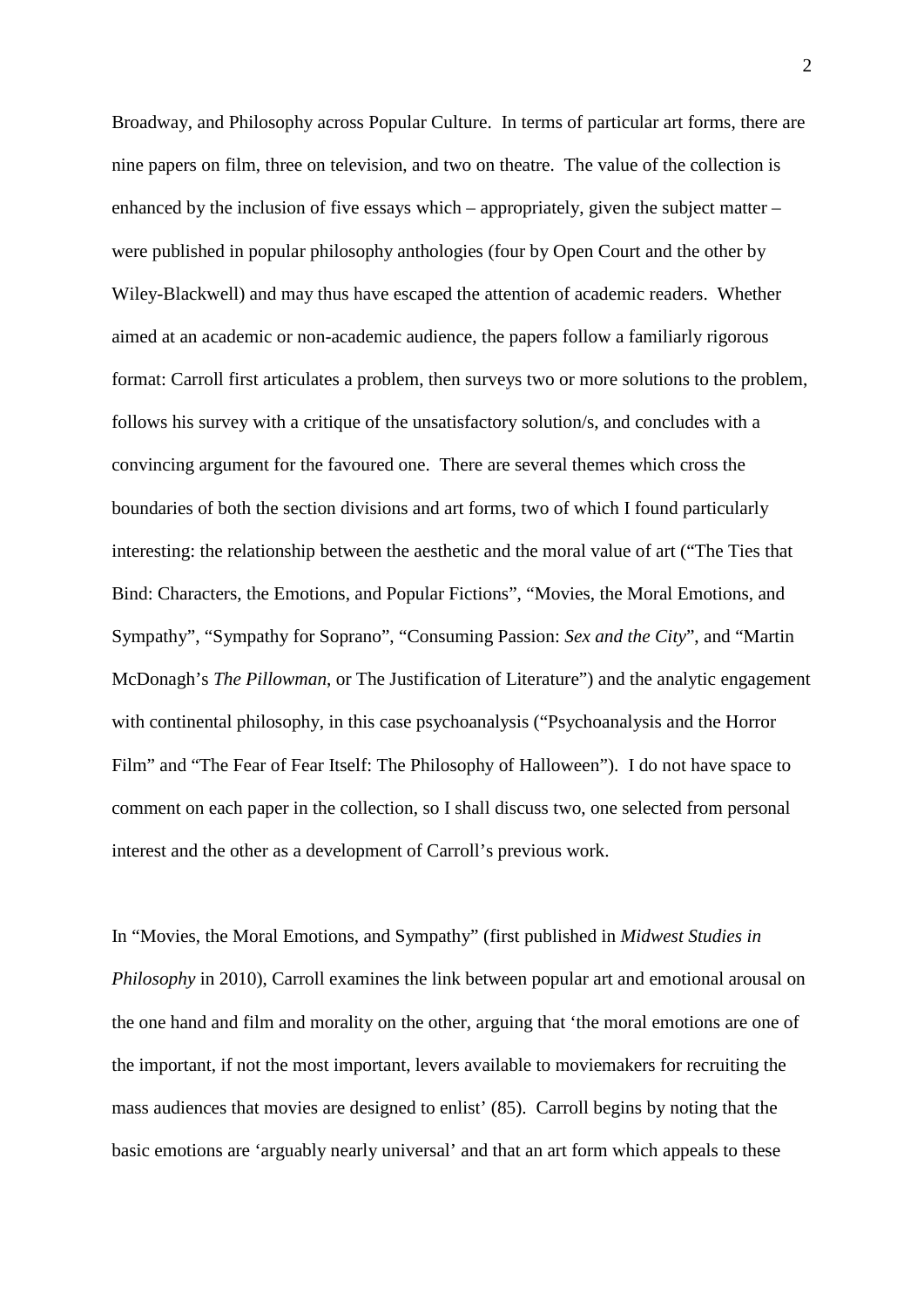emotions is thus likely to appeal to mass audiences (86). This is followed by a demonstration that films are criterially prefocused – by means of narrative structure, visual framing, and the diegetic and non-diegetic elements of the soundtrack – to produce emotive uptake by audiences (89-91). Carroll then characterises the moral emotions as a sub-category of the emotions which 'enlist, so to say, the non-moral emotions for moral purposes' (92). He cites recent research by John Haidt which offers evidence that a large proportion of moral judgements are intuitive and thus emotional, and claims that while the moral emotions may combine intuitive and rational elements, the former appear to be the most significant. In a similar manner to that which the basic emotions are near universal, Carroll argues that the moral emotions are cross-cultural. He identifies four global domains of ethical concern which prompt emotive uptake: harm, justice, the ethics of community (the relations between the individual and the family, society, and institutions), and purity (94-99). Returning to the question of criterial prefocusing, specifically that of what directors should foreground in order to secure positive reactions from audiences, Carroll maintains that protagonists are created 'in such a way that the audience will recognize them to be, broadly speaking, morally good' (101). He is well aware of the potential objections to this claim and in "Sympathy for Soprano" (first published as "Sympathy for the Devil" in *The Sopranos and Philosophy* by Open Court in 2004), he argues that the audience's uptake of a pro-attitude towards Tony Soprano is engendered by him being the least morally defective character in the cast (242).

Carroll's position is persuasive, although it is likely to draw criticism at two stages: first, his sentimentalist approach to morality; and, second, the relationship between the four areas of ethical concern, which do not appear to be accorded equal weight across different cultures and may conflict within a single culture. I nonetheless found myself in broad agreement despite my autonomist sympathies, which opens up an intriguing possibility. If Carroll is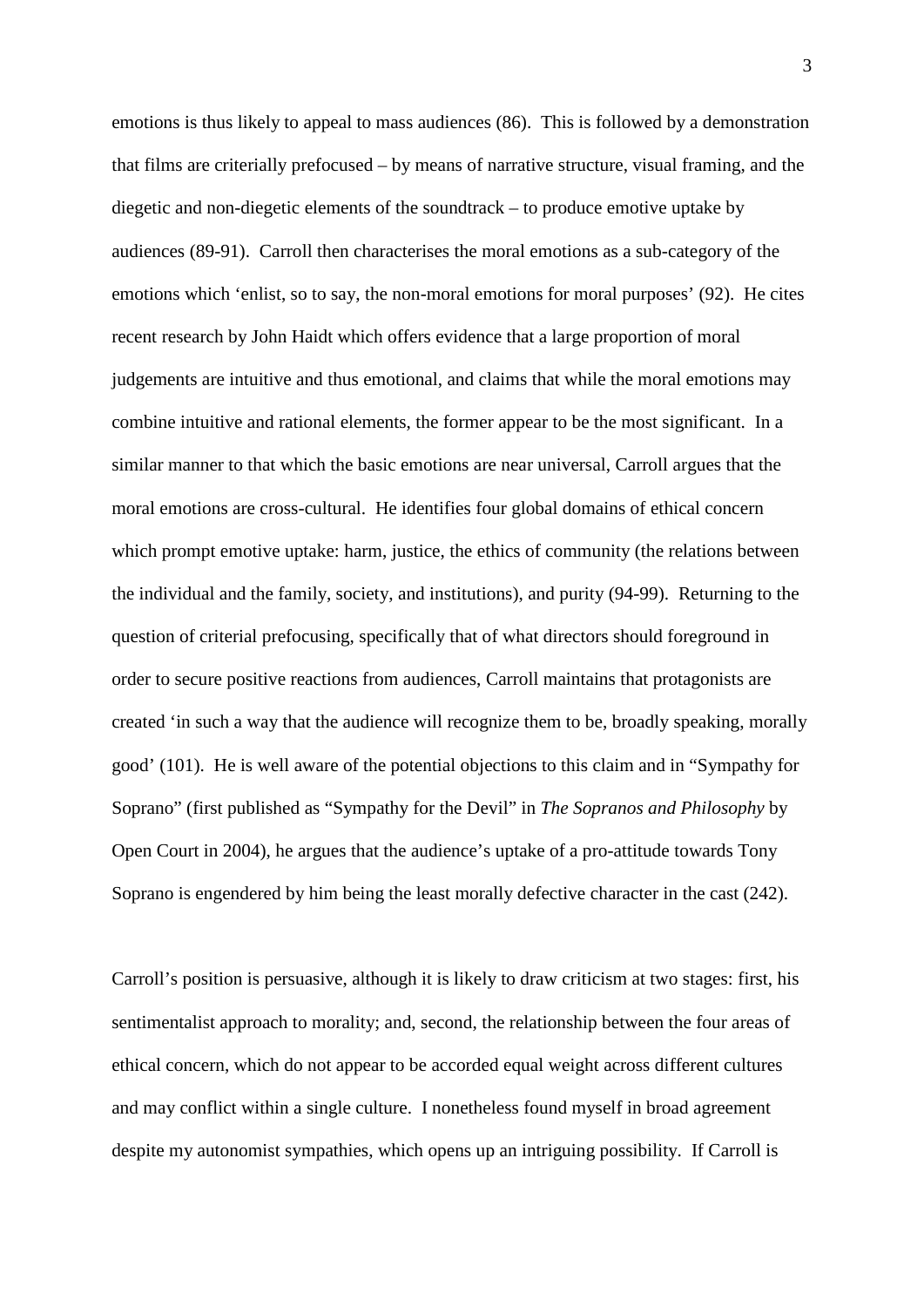correct and popular films are essentially moral despite their reputation for decadence (104), then a bridge may exist between Carroll's three-dimensional (or "instrumentalist") approach to art and the autonomy thesis of which he is so critical. If one accepts that there are two distinct meta-categories of art – one designed for mass appeal and consumption and the other designed for consumption by a more restricted audience – like George Dickie's *artworld public* – then moral value may be part and parcel of the aesthetic value of the former, but not the latter. Carroll would likely see this as a return to Charles Batteux's flawed conception of the *fine arts*, but the potential intersection between his approach and that of some of his critics is worth exploring.

"The Grotesque Today: Preliminary Notes toward a Taxonomy" (first published in Francis Connelly's *Modern Art and the Grotesque*, by CUP in 2003) is an ambitious paper, seeking to establish a taxonomy of what is 'from a merely statistical point of a view […] one of the leading formats of mass art today' (304). It is, of course, the statistics which make the task of establishing an informative and meaningful taxonomy so difficult, but Carroll succeeds admirably. In "The Nature of Horror" (*The Journal of Aesthetics and Art Criticism 46*  [1987], 51-59), he defined the horror genre as consisting of works designed to produce a compound reaction of the emotions of fear and disgust. Disgust is produced by impurity, which is the grotesque element of horror: 'the grotesque subverts our categorical expectations concerning the natural and ontological order' (308). The grotesque is thus the horrific minus the frightening – which is why the grotesque can be horrific (when combined with fear), comic (when combined with amusement) or literally *awesome* (when combined with the miraculous). In *The Philosophy of Horror; or, Paradoxes of the Heart* (New York: Routledge, 1990), Carroll explained the popularity of horror at the end of the twentieth century by proposing that the genre was an expression of the "postmodern condition", the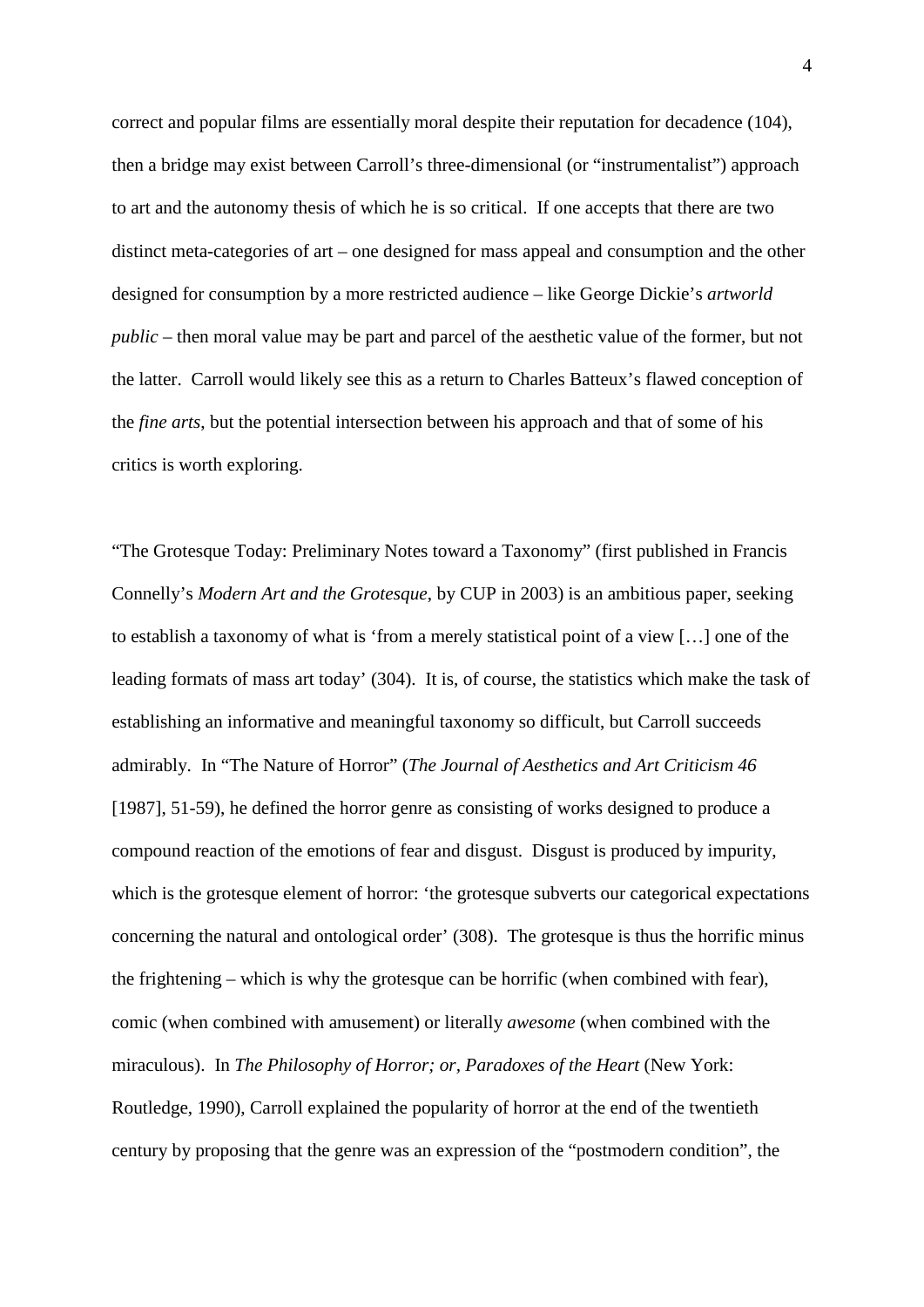anxiety over the idea that values are relative rather than absolute and concepts created by human beings rather than reflections of things-in-the-world. As accounting for the element of horror which produced revulsion at the defiance of cultural categories, the grotesque was crucial to this popularity. Commenting on his earlier work, Carroll notes that 'we live at a time when our standing categories appear buffeted from every direction' (320). In my own contribution to popular philosophy, "The Mystery of the Horrible Hound" (in Josef Steiff, ed., *Sherlock Holmes and Philosophy* [Chicago: Open Court, 2011], 67-76 ), I extended Carroll's analysis back to the modernist era, proposing a link between the classic gothic horror fictions – *Frankenstein; or, The Modern Prometheus*, *The Strange Case of Dr Jekyll and Mr Hyde*; *Dracula*, and *The Hound of the Baskervilles* – with the collapse of certainties heralded by the work of Marx, Darwin, Saussure, Nietzsche, Frazer, Durkheim, Freud, and others.

Carroll questions his former association of the grotesque with the radical changes of the postmodern by pointing to the popularity of the format in the Dark Ages, where such change was absent. He concludes with the suggestion that the contemporary taste for the grotesque is more likely the result of mass technologies and mass markets than mass anxiety: 'Almost by definition, it is a departure from the ordinary and, therefore, a natural target for development as the entertainment industry expands exponentially' (321). If Carroll's conjecture is in fact accurate, then his revised conception of the popularity of the grotesque appears to commit him to revising his conception of the popularity of horror, combining the grotesque with the frightening as it does. The two claims could, however, be compatible. Perhaps, for example, modern horror developed in response to a *fear* of rapid and radical change in the nineteenth century which replaced a mere *fascination* with change which had always been present. Alternatively, the development of modern horror could be explained in terms of the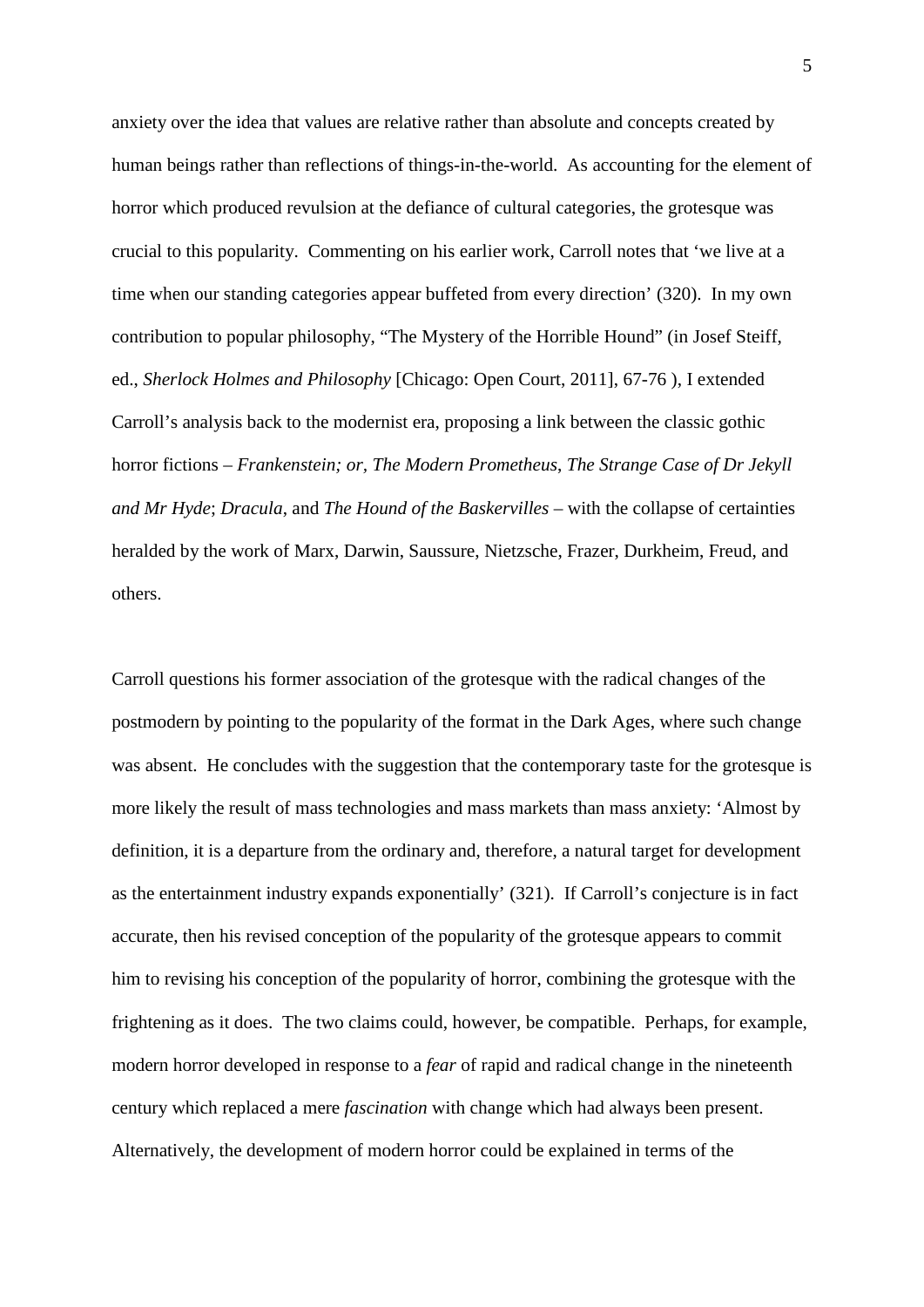prototypical mass media of the nineteenth century, the large-scale production and wide-scale distribution of newspapers, periodicals, and novels. Carroll identifies the issue as the potential subject of a future paper and one can only hope that it is forthcoming.

A review would be incomplete without *some* criticism, so I shall close with two quibbles. First, several of the papers provide rather brief treatments of their respective subjects. This is particularly evident in the five papers aimed at non-academic audiences mentioned above and the two papers from the *Routledge Companion to Philosophy and Film* (edited by Paisley Livingston and Carl Plantinga and published in 2009). In the case of the former this is an inevitable consequence of the collection's status as a hybrid of popular and academic philosophy. Second, the Philosophy on Broadway section, consisting of two papers on theatre, does not sit well with the rest of the contents. Neither play (Yasmina Reza's *Art* and Martin McDonagh's *The Pillowman*) seems aimed at the same kind of mass audience as the rest of the artworks discussed in the collection. More importantly, the art form of theatre – even popular theatre – differs from the mass art form of film because, in Carroll's own terminology (18-19), a play is a type whose token performances are generated by an interpretation (which is a type) rather than a template (which is a token). Plays are only works of mass art when they are recorded for mass consumption on either television or cinema. Notwithstanding, both of these papers are of great interest and thus warrant the departure from the focus of the volume. *Minerva's Night Out* may well be something of a mixed bag, but the mix is in the variety rather than the quality, and the collection makes a nice complement to two of Carroll's most successful previous publications, *The Philosophy of Horror* and *The Philosophy of Mass Art* (Oxford: Clarendon, 1998). The combination of his well-deserved reputation with the subject-matter will ensure that the volume has a